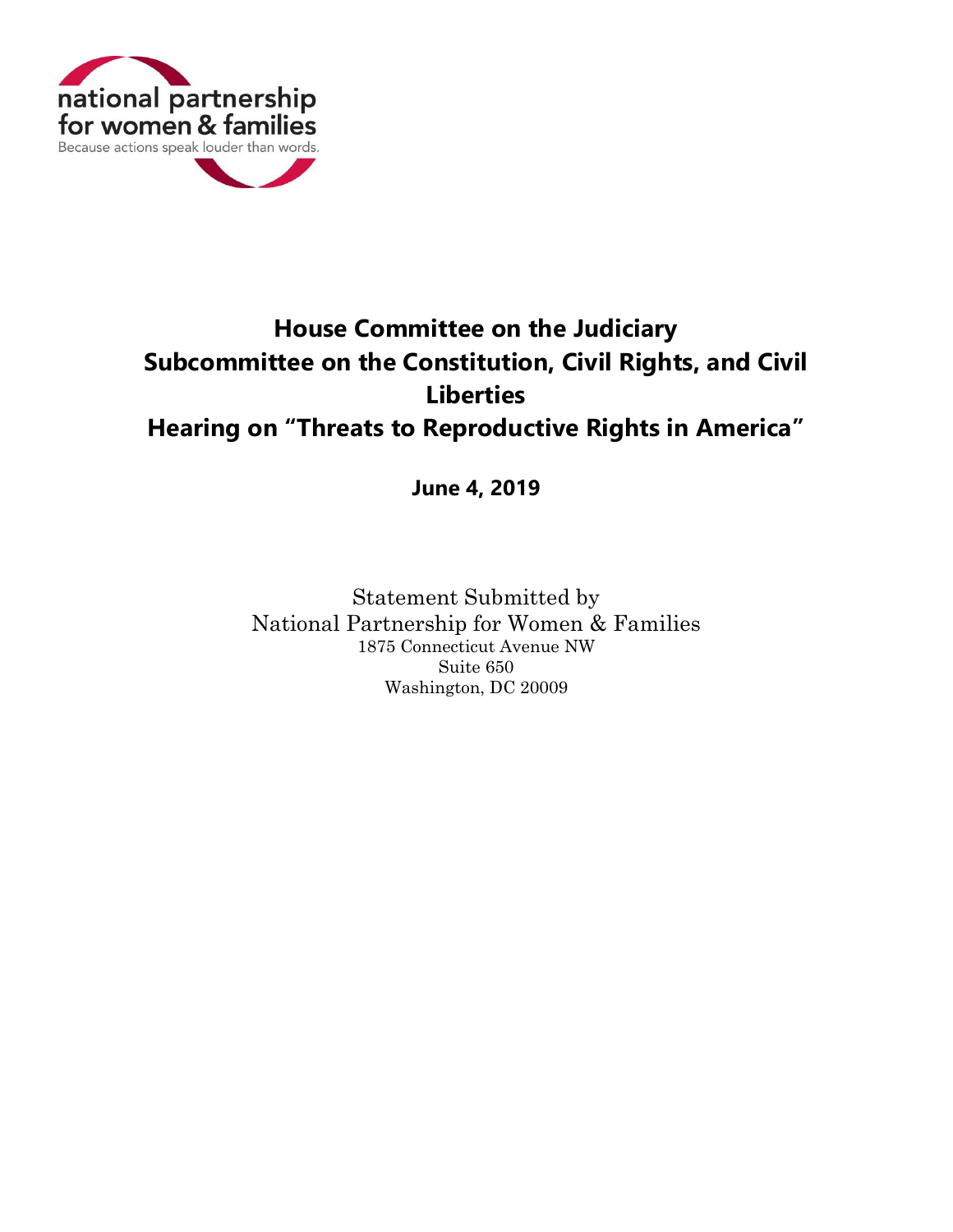Dear Chairman Cohen, Ranking Member Johnson and Members of the Subcommittee:

The National Partnership for Women & Families is a nonprofit, nonpartisan organization that has fought for decades to advance the rights and well-being of America's women and families, including the right to access abortion care free of shame, stigma or barriers.

Abortion is an essential part of health care and a basic human right. Nearly one in four women in the United States will have an abortion by age 45.<sup>1</sup> Access to abortion care facilitates people's autonomy, dignity and ability to make decisions about their bodies, their lives and their futures. It also enables people to adequately care for themselves and their families, and to fully contribute to American society. In short, abortion is fundamental to women's equality, and all people deserve access to abortion care and to comprehensive reproductive health care.

Yet across the country, access to abortion is under attack with increasing levels of inflammatory rhetoric and disregard for science and medicine or the realities of people's lives. Bans on abortion are moving with alarming speed in state legislatures.<sup>2</sup> For example, just since January 2019, bans on abortion after 6 weeks – before most people even know that they are pregnant – have passed in Louisiana, Ohio, Georgia, Kentucky and Mississippi and have passed one chamber in legislatures in South Carolina and Tennessee. A ban on abortion after 8 weeks has passed in Missouri, and the state is currently attempting to revoke the license to provide abortion care from the last remaining Missouri clinic, meaning the state could be the first without an abortion provider since before *Roe v. Wade.* Alabama has passed a law that criminalizes abortion at any stage in pregnancy. Trigger laws, which would automatically criminalize abortion in the event that *Roe v. Wade*  is overturned, have recently passed in Arkansas, Kentucky and Tennessee. And bans on a commonly-used second trimester abortion procedure have passed in Indiana and North Dakota and are moving forward in Michigan.

These bans are compounded by other efforts at both the federal and state levels to limit access to abortion care and family planning services, such as this administration's Title X gag rule, state efforts to prohibit Planned Parenthood from receiving reimbursement under state Medicaid programs, and other efforts to limit who can provide abortion care and other reproductive health services.

All of this federal and state level activity is part of a concerted and explicit effort to ban abortion outright. **This hearing is a necessary venue for bringing these unprecedented attacks on access to abortion and reproductive health care to light, and for affirming the right of all people to have access to the care that they need, free of barriers, shame or stigma.**

We commend the Chairman for holding today's hearing and urge the House to take seriously the very real, devastating impacts that restrictions or bans on abortion access have on people's health, well-being, and economic security.

People who are denied access to an abortion have been found to suffer adverse physical and mental health consequences. For example, according to a longitudinal study that is frequently cited in peer-reviewed journals, women denied abortion care are more likely to experience eclampsia, death, and other serious medical complications during the end of